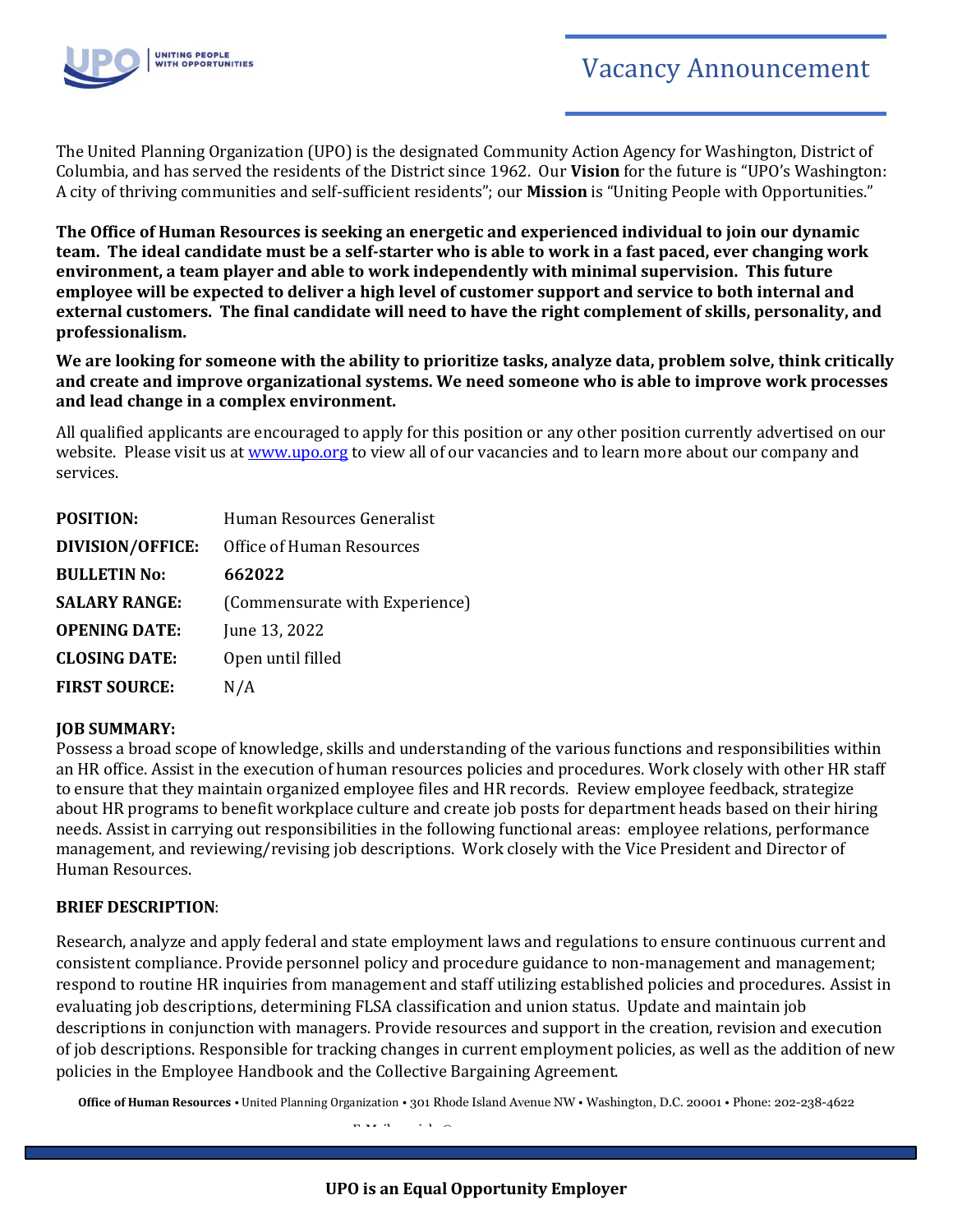UPO Vacancy Announcement – HR Generalist Page Two

Participate in writing and revising policies, procedures and related documents, as needed. Responsible for producing the final written document, as required. Lead and monitor the 3 month, 6 month and annual performance management/evaluation process. Assist in revising the process and evaluation of performance management tools, as required. Train management in the proper utilization of all evaluation tools, to include, disciplinary actions, performance improvement plans, etc. Assist in matters of employee relations to include research, investigations, and communication; responsible for producing the final written document, as required. Responsible for updating HR Standard Operating Procedures (SOP) and HR processes for the Office of Human Resources. Responsible for the resignation/termination processing of employees out of the organization to include executing exit interviews, documenting and tracking the specific reasons for resignations.

#### **MINIMUM QUALIFICATIONS**:

Bachelor's degree in Human Resources or related field. Strong knowledge of employment law; research, analyze and apply Federal and State regulations, as required; remain current and maintain compliance. Three-four (3-4) years of progressive experience working in a Generalist capacity. Have good working knowledge of all HR functional areas, such as, recruiting, benefits, compensation, records management, training, etc. Excellent writing, organizational and verbal presentation skills. Excellent computer skills; specifically, Office 365, especially Word and Excel. Knowledge of HRIS systems (ADP preferred) and working in Union environments. Must have ability to manage multiple projects/priorities and possess problem solving, critical thinking and crisis management skills. Must be adaptable and able to work in a rapidly changing environment. Must maintain confidentiality, be selfdirected, detail-oriented, organized and able to work with minimal supervision.

#### **DESIRED QUALIFICATIONS**:

Five to six (5-6) years of experience working in a Generalist capacity while assuming progressively responsible duties which support the human resources responsibilities and activities of an organization.

#### **OTHER REQUIREMENTS**:

In the event that an offer is extended, the candidate will be required to successfully complete a criminal background check and/or FBI fingerprinting, as well as pre-employment drug screening, as applicable for the position.

## **Special notice to all applicants**:

In accordance with the Mayor's Order (see reference below), every UPO employee, except for those with a medical or religious exemption, must be vaccinated by September 19, 2021. UPO abides by the requirements of all Mayor's Orders regarding COVID-19 Vaccinations; the Orders relate to the program under which you will work. **Mayor's Order 2021-099 - COVID-19 Vaccination Certification Requirement for District Government Employees, Contractors, Interns, and Grantees**

# **To be considered for this position:**

**Office of Human Resources** • United Planning Organization • 301 Rhode Island Avenue NW • Washington, D.C. 20001 • Phone: 202-238-4622 E-Mail: upojobs@upo.org • [www.upo.org](http://www.upo.org/)